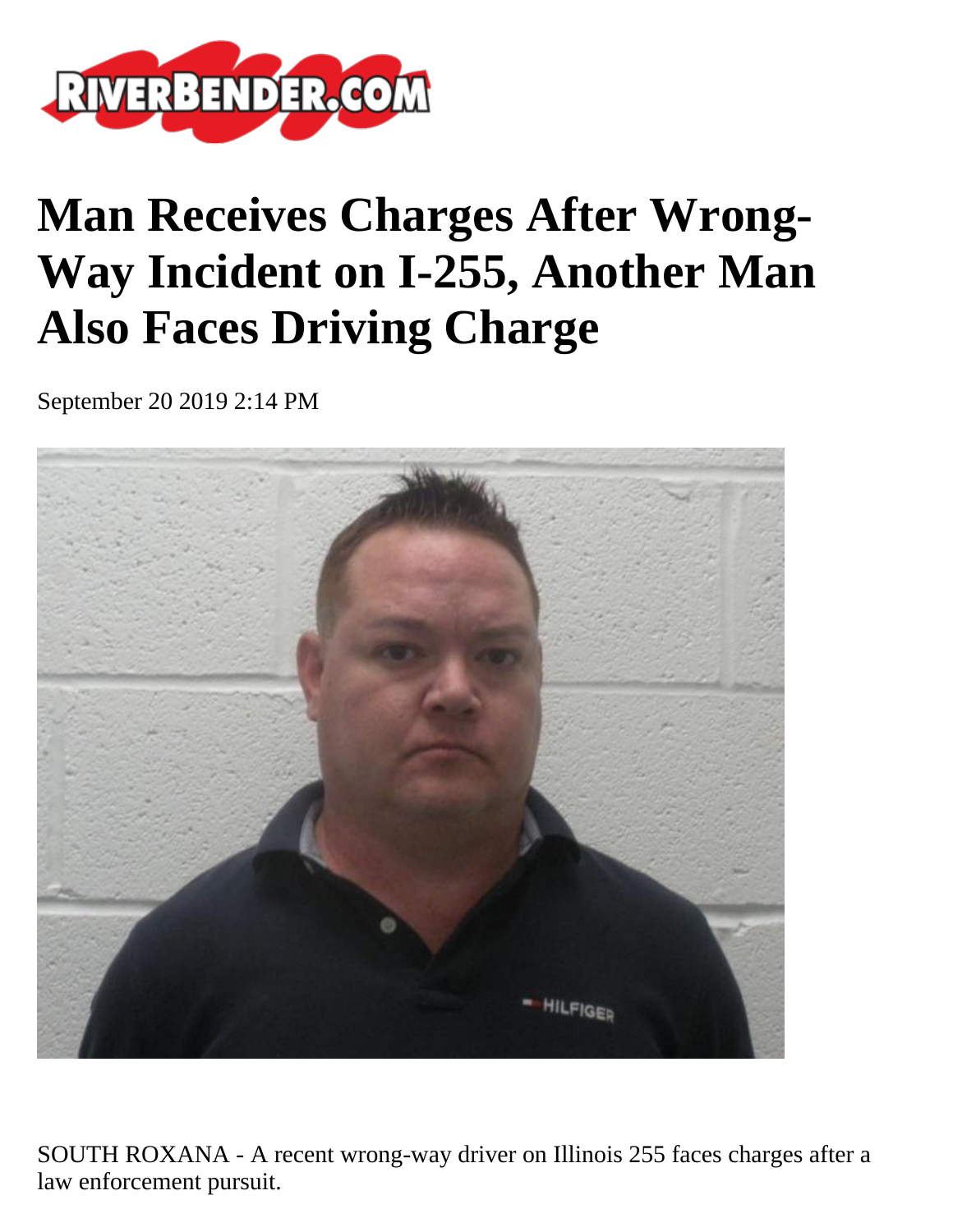Around 1 a.m. on Sept. 14, 2019, the South Roxana Police Department responded to an I.S.P.E.R.N broadcast of a wrong-way driver traveling northbound in the Southbound lanes at Illinois 255 and New Poag Road.

The reported vehicle almost caused several head-on traffic crashes from driving in the wrong lane of 255, South Roxana Police Chief Bob Coles said. The driver, Andrew Carrington, 39, of St. Louis, refused to stop when the police department attempted to pull him over, Coles said.

Carrington continued to flee from the police until a set of spike strips were deployed and his vehicle tires were flattened and pulled over on 255 near Fosterburg Road Carrington was taken into custody for fleeing and eluding and driving under the influence.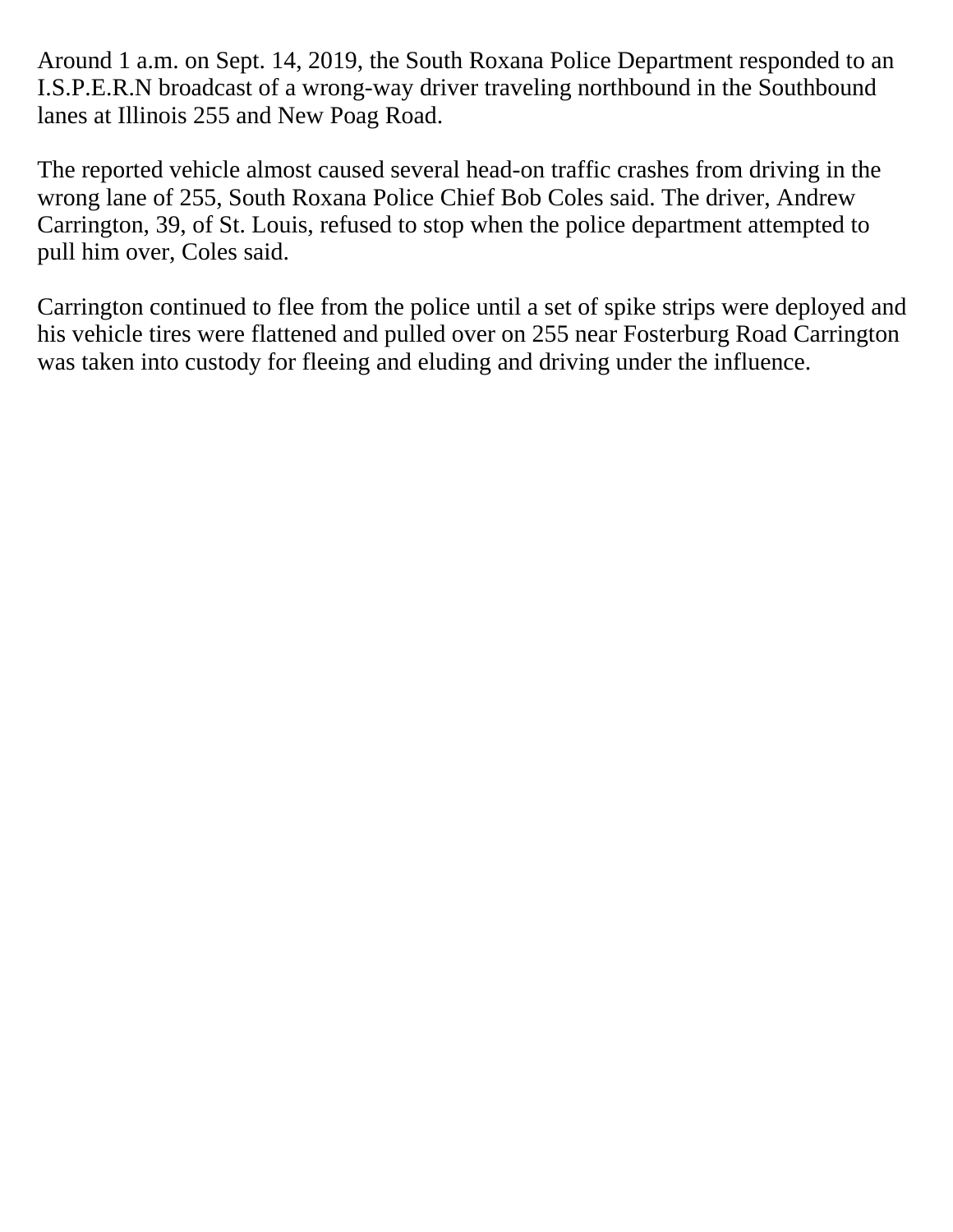

The case was presented to the Madison County State's Attorney's Office where a warrant was issued for Andrew Carrington's arrest for two felony charges one for Aggravated Driving Under the Influence and Driving While License Suspended and Revoked with a bond set at \$15,000.